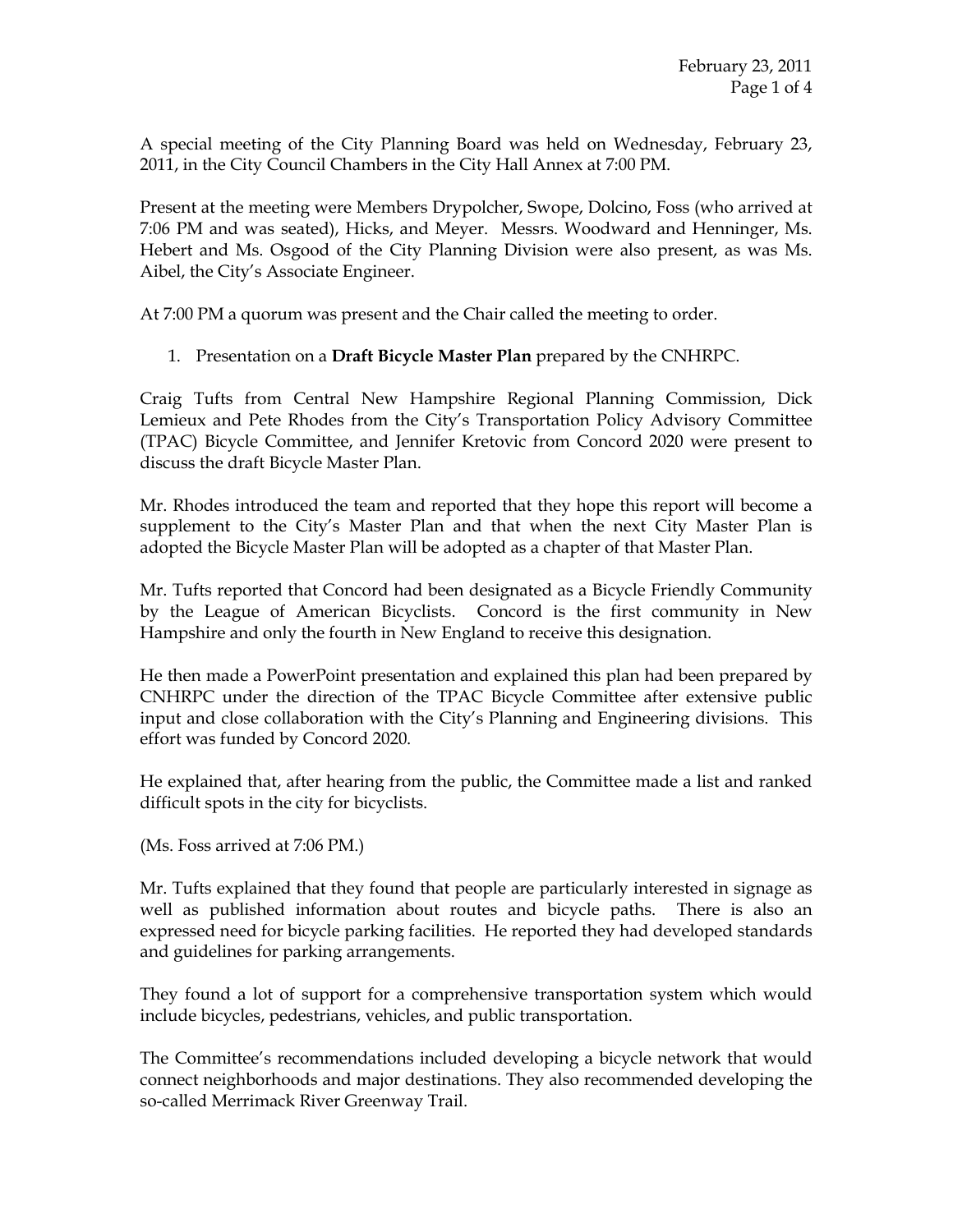2. Presentation on the feasibility study for a Merrimack River Greenway Path prepared by Fay, Spofford, and Thorndike.

Mr. Tufts explained that Concord 2020 had provided funds to allow the Committee to contract with Fay, Spofford and Thorndike to prepare a feasibility study for the Merrimack River Greenway Trail.

He explained the regional trail efforts so far and reported that there will be a 114 mile trail from Salem to Lebanon if this last link is constructed. He noted that the only gap now is in the Concord area and that should be completed. The ultimate goal for this trail would be for it to be continuous and off street. It would not be necessary to plow it in the winter so it could be used for snowshoeing and cross country skiing.

He reported that the consultants had determined that the concept was feasible. They had also researched the permitting that would be needed for this project as well as rightof-way needs and estimated costs.

Mr. Lemieux then asked for the support of the Planning Board by adopting this Bicycle Master Plan as a supplement to the Master Plan. Once adopted, they will start to look for funding for construction of the trail.

Mr. Swope asked if they had given any thought to parking areas. Mr. Tufts responded that there are a number of opportunities for parking, as well as benches and lighting, mentioned in the study. Mr. Lemieux also noted that they have opportunities for parking at both ends in the first phase.

Mr. Hicks asked how to go about making highly traveled routes such as Loudon Road safer for bicyclists. Mr. Rhodes responded that a community service video had recently aired on the local television station regarding safety responsibilities for both motorists and bicyclists.

Mr. Hicks asked about safety for people using the proposed Merrimack River Greenway Trail and whether the police department would be able to police it properly. Mr. Lemieux responded that the more the trails are used, the safer they are.

Mr. Swope asked about accessibility for emergency responders. Mr. Tufts noted that this path would be ten feet wide, which is wide enough for an emergency vehicle to access it if necessary.

Mr. Woodward explained that to amend the Master Plan, the Planning Board would have to have a public hearing to amend the Master Plan. The Board could integrate key references in the text of the Bicycle Section of the Transportation Chapter of the Master Plan for now and reference the study in the bibliography at the end of the Transportation Chapter.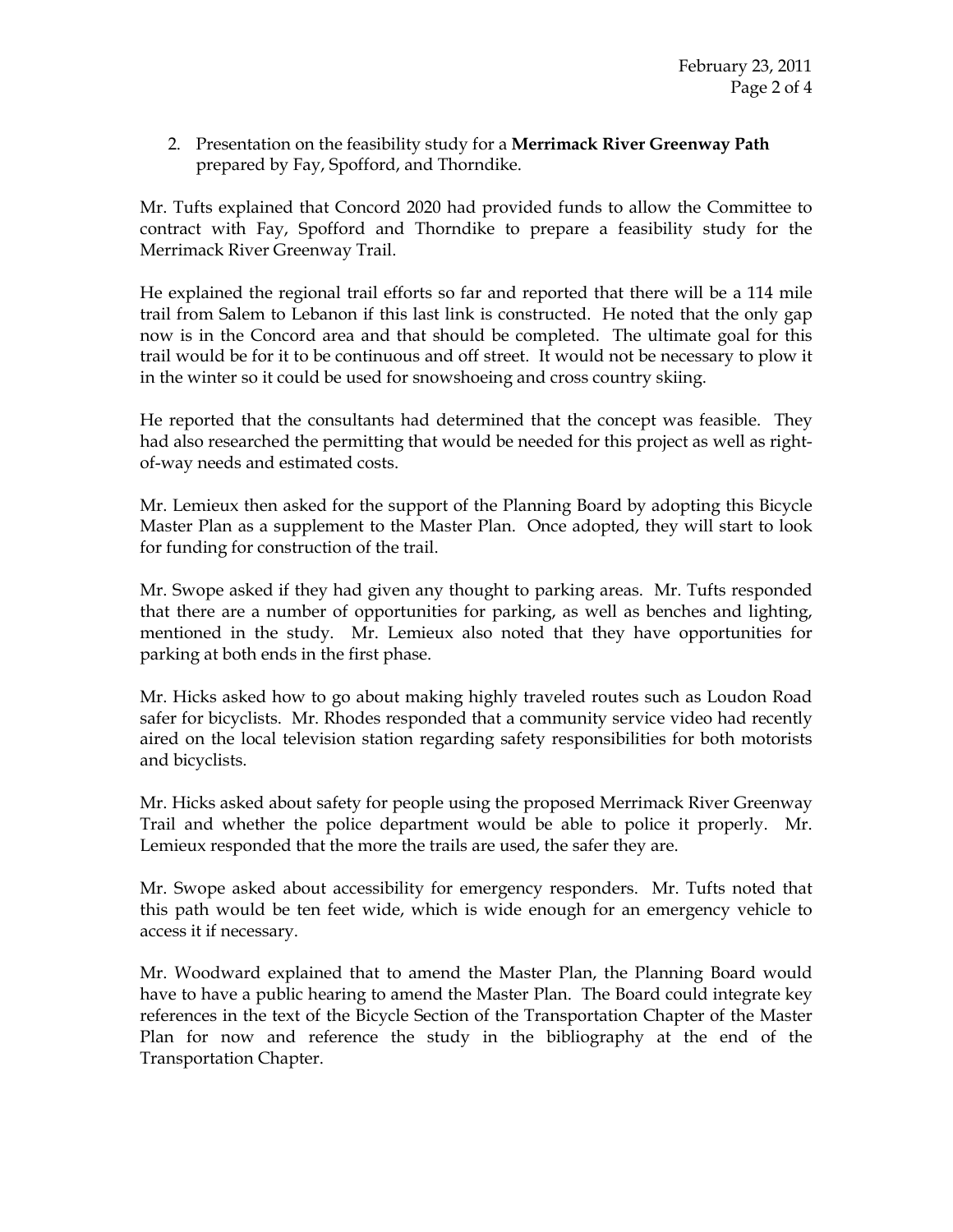Ms. Meyer moved that the Planning Board direct staff to prepare an amendment to the Bicycle Section of the Transportation Chapter of the Master Plan that would be set for public hearing. The amendment would incorporate appropriate references to the documents presented this evening. Ms. Foss seconded. Motion carried.

## 3. Continuation of the review of the draft Site Plan Regulations.

Mr. Henninger explained that Chapter 4 (Design Standards) contained most of the major changes to the Site Plan Regulations. Most of the other chapters were similar or identical to the recently updated Subdivision Regulations.

He explained that Section 27 (Landscaping and Erosion Control) was a complete rewrite. Much of Section 28 (Fire Protection) was drawn from the Subdivision Regulations but this is a new section in the Site Plan Regulations. He also reported that Sections 34 (Conditional Use Permit) and 35 (Technical Review Committee) are new sections.

The Board started the review of individual sections of the regulations that had been significantly revised.

Under Section 18 (Parking Lot Design Standards), Ms. Meyer asked why nonlandscaped islands would be allowed to be as much as six feet wide. She felt that if the Board was going to encourage less asphalt, a maximum of six feet was too much. Mr. Henninger responded it would be necessary in order to accommodate signage, light poles, etc. He indicated that six feet is not considered to be wide for a paved median at a retail parking lot.

Ms. Foss agreed with Ms. Meyer and asked if the Board could require porous surface in a paved island. Ms. Meyer agreed that islands should be of pervious surface.

The Board asked that Planning staff review this section again and consider these suggestions.

In Section 18.14 (Tree Plantings), Ms. Meyer felt that a 50-foot perimeter for tree planting around a parking lot was too generous. She felt it should be no more than 10 to 15 feet.

In Section 18-16 (Curbing & Guardrails), Ms. Foss brought up the subject of sloped curbing. Using Steeplegate Mall as an example, the internal vertical curbing was not a concern to her, but the edge near the abutting wetland really should be sloped. Mr. Henninger responded that sloped curbing is easily mountable by vehicles, and people will pull up onto the sloped curbing and park on the landscape strip. Ms. Foss was concerned about the interface between the natural environment and the developed property. Small animals could leave the natural environment and not be able to return. Mr. Henninger indicated that the Regulations do not require curbing to be vertical in parking lots.

The Board directed Planning staff to review these suggestions.